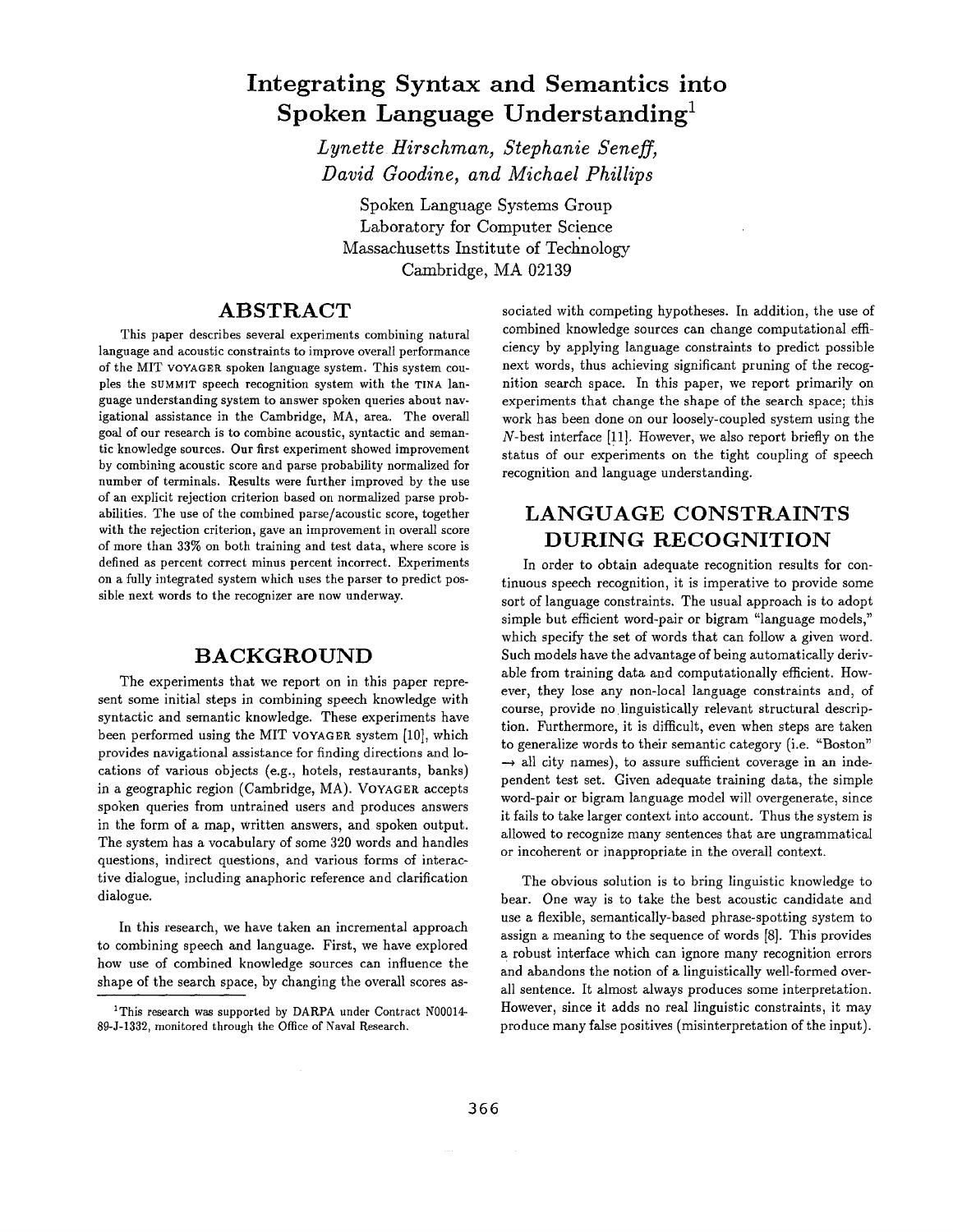A second possiblity which has been explored at some sites [1] is to have the recognizer produce a word lattice, with (acoustic) transition probabilities between words. The language system can then search this lattice for the best candidate.

Another approach, which is the baseline for these experiments, uses an N-best interface between the recognizer and the language understanding system. In this interface, the recognizer produces sentence hypotheses in decreasing order of acoustic score. The role of the language understanding system is to filter these hypotheses, choosing the first one that can be fully processed. Finally, the approach that we explore here combines a score provided by the parser (e.g, on the basis of a probability assignment), with the acoustic score, to provide a "best" answer. We will report here on the results of several experiments combining parse probabilities and acoustic score.

### **SYSTEM ARCHITECTURE**

The VOYAGER system consists of the TINA natural language understanding system and the SUMMIT speech recognition system. These components will only be described briefly here, as they are more fully documented in [7,9,10].

TINA combines a general English syntax at the top level with a semantic grammar framework at lower levels, to provide an interleaved syntax/semantics analysis that minimizes perplexity. As a result, most sentences in TINA have only one parse. TINA uses a best-first heuristic search in parsing, storing alternate candidate parse paths while it pursues the most promising (most probable) path. In addition, the grammar is trainable from instances of parse trees, as described in the next section.

The SUMMIT system transforms a speech waveform into a segment lattice. Features are extracted for each segment and used to determine a set of acoustic scores for phone candidates. A lexicon provides word pronunciations which are expanded through phonological rules into a network of alternate pronunciations for each word. The control strategy to align the segmental acoustic-phonetic network with the lexical word-pronunciation network uses an N-best interface which produces the top  $N$  candidate word sequences in decreasing order of total path score. It makes use of an  $A^*$ search algorithm [3,4] with an initial Viterbi search serving as the mechanism for establishing a tight upper-bound estimate of the score for the unseen portion of each active hypothesis.

Language constraints include both a local word-pair constraint and a more global linguistic constraint based on parsability. The word-pair constraint is precompiled into the word network, and limits the set of words that can follow any given word, without regard to sentence context. Allowable word pairs were determined automatically by generating a large number of random sentences from the grammar [7]. The linguistic constraints are incorporated either as a filter on fullsentence hypotheses as they come off the top of the stack,

or with a tighter coupling in which active partial theories dynamically prune the set of allowable next-word candidates during the search.

# **TRAINING PARSE PROBABILITIES**

This section describes our procedure for training the probabilities in the grammar automatically from a set of parsed training sentences. From each training sentence is derived a set of context-free rules needed to parse that sentence. The entire pool of rules is used to train the grammar probabilities, with each rule occurring one or more times in the training data. By training on a set of some 3500 sentences within the VOYAGER domain, we were able to reduce the perplexity on an independent test set by a factor of three [10].

Our approach to training a grammar differs from that of many current schemes, mainly in that we have intentionally tried to set up a framework that easily produces a probability estimate for the *next word* given the preceding word sequence. We feel that a next-word probability is much more appropriate than a rule-production probability for incorporating into a tightly coupled system, since it leads to a simple definition of the total score for the next word as the weighted sum of the language model probability and the acoustic probability. While rule-production probabilities can in fact be generated from the probabilities we provide, they will not, in general, agree with the probabilities as determined by a procedure such as the inside/outside algorithm [6,2].

In our approach, the grammar is partitioned into rule sets, according to the left-hand side (LHS) category in the context free rule set. Within each partition, the categories that show up on the right-hand side (RHS) of all the rules sharing the unique LHS category for the partition are used to form a bigram language model for the categories particular to that partition. Thus the language model statistics are encoded as a set of two-dimensional tables of category-category transition probabilities, one table for each partition. A direct consequence of this bigram model within each partition is that new sibling "chains" may form, producing, in many cases, combinations that were never explicitly mentioned in the original rule set. The parser is driven only by the set of local node-node transitions for a given LHS, so that any new chains take on the same status as sibling sets (RHS) that appeared explicitly in the original grammar. While this property can at times lead to inadvertent rules that are inappropriate, it often yiekls productive new rules and allows for faster generalization of the grammar. Given a particular parse tree, the probability for the next word is the product of the node-node transition probabilities linking the next word to the previous word. The overall next-word probability for a given initial word sequence is then the sum over all parse trees spanning the entire word sequence.

A specific example should help to elucidate the training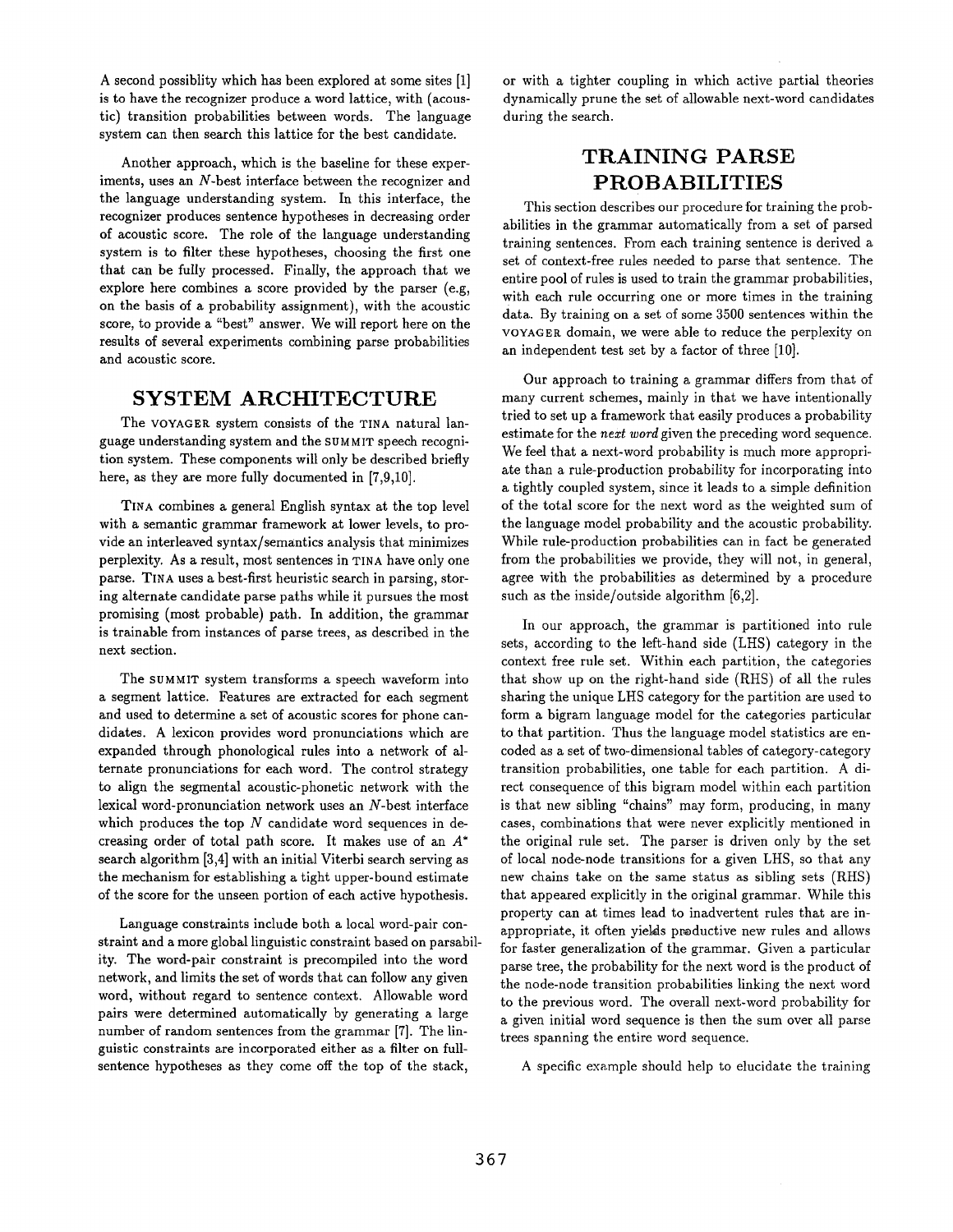process. Imagine that a training set provides a set of five rules as shown in Table 1. The training algorithm produces a transition network, as shown in Figure 1, with probabilities established by counting and normalizing pair frequencies, as would be done at the word level in a traditional bigram language model. Rule production probabilities can be regenerated from these pair transition probabilities, giving the result shown in the column "Derived Probability" in the table, to be compared with "Original Probability."

The derived probabilities are not the same as what one would get by simply counting rule frequencies. The probabilities are correct up to the point of the category NOUN; that is, there is a  $2/5$  probability of getting the rule group  $(1,4)$  and a  $3/5$  probability of getting the group  $(2,3,4)$ . However, the transitions out of NOUN are conditional on the rule group. That is, rules that start with (ART NOUN) have a 50/50 chance of being followed by an ADJUNCT, whereas the remaining rules have a 1/3 chance. The method of ignoring everything except the preceding node has the effect of smoothing these two groups, giving all of them an equal chance (2/5) of finding an ADJUNCT next. This is a form of deleted-interpolation [5] and it helps to get around sparse data problems, although it is making an independence assumption: whether or not a noun is followed by an adjunct is assumed to be independent of the preceding context of the noun. In this example, no new rules were introduced. If we had, however, no training for Rule 4, it would still get a nonzero probability, because all of its sibling pairs are available from other rules. That is to say, not only does this method smooth probabilities among rules, but it also creates new rules that had not been explicitly seen in the training set.

The grammar itself includes syntactic and semantic constraints that may cause a particular next-sibling to fail. There is also a trace mechanism that restores a moved category to its deep-structure position. Both of these mechanisms disrupt the probabilities in ways that are ignored by the training method. While it is possible to renormalize on the fly by checking all next-siblings against the constraints and accumulating the total probability of those that pass, we did not in fact do this, in the interest of computation. We do plan to incorporate this normalizing step in a future experiment, to assess whether it offers a significant improvement in the probability estimates. We do currently make some corrections for the gap mechanism. Rather than using the a *priori* statistics on the likelihood of a node whose child is a trace, we simply assume that node occurred with probability 1.0. While neither of these is absolutely correct, the latter is generally much closer to the truth than the former.

The TINA grammar has been trained on more than 3500 sentences. The parse score is computed as the sum of the log probabilities of the node-node transitions in the parse tree. The probability of a given terminal is taken to be *1/K,* where  $K$  is the number of lexical items having the same lexical class.

| TRAINING RULES |  |  |  |                    |                            | Original                        | Derived     |             |
|----------------|--|--|--|--------------------|----------------------------|---------------------------------|-------------|-------------|
|                |  |  |  |                    |                            |                                 | Probability | Probability |
|                |  |  |  | 1: $NP = ART NOUN$ |                            |                                 | 1/5         | 6/25        |
|                |  |  |  |                    | $2: NP = ART ADJ NOUN$     |                                 | 2/5         | 9/25        |
|                |  |  |  |                    |                            | $2: NP = ART ADJ NOUN (repeat)$ |             |             |
|                |  |  |  |                    |                            | 3: NP = ART ADJ NOUN ADJUNCT    | 1/5         | 6/25        |
|                |  |  |  |                    | $4: NP = ART NOUN ADJUNCT$ |                                 | 1/5         | 4/25        |

Table 1: Deriving Probabilities from Training Rules.



Figure 1: Probabilistic Network for NP

It would not be difficult to incorporate more sophisticated estimates of lexical items, for example, using unigram probabilities within a given lexical class, but we did not do that here, to avoid sparse data problems. The parse scores reported in the following section are the log probabilities, normalized for the number of terminals, to compensate for decreasing probabilities in longer sentences.

### **EXPERIMENTAL RESULTS**

We have used the N-best interface with TINA as the filter for our baseline in measuring performance improvements derived from combining parse and acoustic information. To aid us in assessing the impact of various changes, we have used a composite score for system performance, computed as percent of correct answers minus the percent of wrong answers<sup>2</sup>. Here we define "correct answer" very strictly, namely producing tbe call to the VOYAGER back-end that would have been produced by a "clean" transcription of the sentence, removing false starts and filled pauses? The advantage of this strict method is that the procedure can be fully automated and requires no human judgements. It does allow certain "meaning preserving" alterations, e.g, insertion or deletion

<sup>2</sup>This is the metric currently in use for overall performance evaluation in the DARPA Spoken Language System program.

<sup>3</sup>Note that this metric differs from that used to determine correcthess in the results reported in the DARPA June 1990 meeting [10]. For those results, correctness was judged in terms of producing the same action, as judged by an expert. Under the new, stricter criterion, if the transcribed sentence produces no function call (action), the recognized sentence cannot possibly be correct  $-$  even if it has produced a reasonable interpretation of the input. We estimate that approximately 5% of the sentences that are incorrect here would have been judged correct under the earlier criterion. This accounts for a difference in about 19 points in score, bringing the two results into approximate agreement.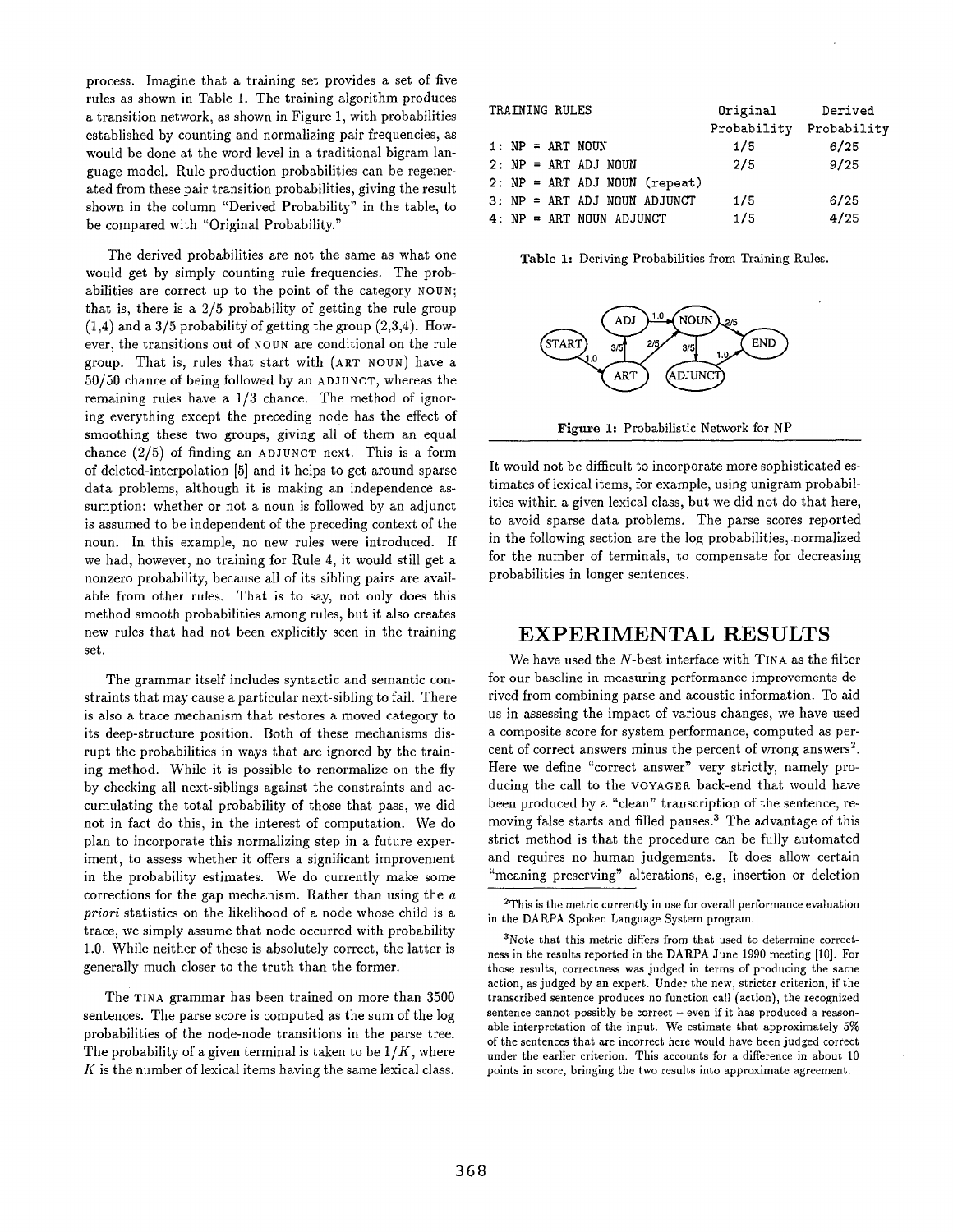of "the" as in "the Royal East" *vs.* "Royal East". Such a criterion seems reasonable, given that correctness for a spoken language system should measure understanding, rather than word accuracy.

#### **The N-best Interface**

In the N-best interface, the grammar functions only as the filter, and  $N$  is used as a rejection criterion. As  $N$ increases, the number of correct answers increases, but the number of incorrect answers also increases. Overall system performance rises rapidly between  $N = 1$  and  $N = 6$ , peaks at  $N = 25$  and then drops off gradually, as the system finds incorrect answers at a faster rate than correct answers (see Figure 2). The optimal N is 25, with a score of 18.3 (36.1%) correct and 17.8% incorrect). This figure is used as the baseline, against which performance improvements are calculated.



**Figure 2:** Performance as a Function of N. Score = Correct -Incorrect

#### **Adding** Parse Probabilities

If we now combine a parse score with the acoustic score, we get much better results. We can see how this works by looking at the example in Table 2. Here we see that the correct answer is eventually found in the N-best output (the eleventh sentence). However, it is preceded by other sentences that parse and produce possible (but wrong) function calls to VOYAGER. The N-best output produces its candidates in order of acoustic score. We see that the correct sentence has a worse acoustic score (-1336 *vs.* -1521) but its parse score is substantially better (-14.1 vs. -18.0). In general, we note that the normalized parse score is a good discriminator of right vs. wrong sentences: the mean for correct answers is -2.92 with a standard deviation of 0.75, while for incorrect answers it is -4.31 with a standard deviation of 1.78. If we compute the most obvious thing, which is a linear combination of the normalized parse score and acoustic score, it is possible, by proper choice of weight, to get the correct answer to have the best combined score. This is illustrated in Table 3, which shows the relative combined scores at two

|     | Rank Acoustics | Parse   |   | #Wds Sentence               |
|-----|----------------|---------|---|-----------------------------|
|     |                |         |   |                             |
| 1.  | -1336          | х       |   | it i get to kendall sq      |
| 2.  | $-1387$        | $-18.0$ | 6 | could i get to kendall sq   |
| З.  | $-1432$        | $-18.0$ | 6 | would i get to kendall sq   |
| 4.  | $-1455$        | х       |   | it i'd get to kendall sq    |
| 5.  | $-1460$        | x       |   | it i do the kendall sq      |
| 6.  | $-1472$        | x       |   | at do i get to kendall sq   |
| 7.  | $-1506$        | х       |   | could i'd get to kendall so |
| 8.  | $-1509$        | x       |   | i'd i get to kendall sq     |
| 9.  | $-1511$        | x       |   | could i do the kendall sq   |
| 10. | $-1516$        | x       |   | it i get at kendall sq      |
| 11. | $-1521$        | -14.1   | 7 | how do i get to kendall sq  |

Table 2: N-best Output With Acoustic and Parse Scores

**2. could i get to kendall sq Acoustic Score Parse/#Wds = Norm Parse**   $-1387$   $-18.0/6$   $=$   $-3.0$ **Total Score** @ W = 100 : -1387 + 100" -3.0 = -1687 **Total Score @ W = 200 : -1387 + 200\* -3.0 =** -1987 11. **how do i get to kendall sq Acoustic Score** Parse/#Wds = Norm Parse  $-1521$   $-14.1/7$   $=$   $-2.0$ **Total Score** @ W = 100:-1521 + 100" -2.0 = -1721 **Total Score** @ W = 200:-1521 + 200\* -2.0 = -1971

Table 3: Combining the Parse and Acoustic Scores

different weights; at weight  $W = 100$ , the wrong answer still has a higher combined score. However, as we increase the weight of the parse score (e.g., to  $W = 200$ ), the correct parse receives a higher combined score. We can determine an optimal parse score weight for the training data by looking at overall score (percent correct minus percent incorrect) as a function of parse score weight. The combination that produced the optimal overall score for the VOYAGER training data was *Acoustics + 600 \* Normalized-Parse,* as shown in Figure 3. In order to determine the effect of size of  $N$  on this number, we also ran experiments varying size of  $N$ . It turns out that although optimal  $N$  using only the acoustic score is  $N = 25$ , optimal N for the combined parse and acoustic score is 35, but it is fairly stable between  $N = 25$  to  $N = 100$ . Using the combined acoustic plus weighted parse score, some of the original errors are corrected: the percent correct (at  $N$  $= 25$ ) goes up from 36.1% for the N-best case to 38.7% for the combined score, while the incorrect percent goes down from 17.8% to 15.1%. At  $N = 25$ , we get an overall score of 23.6%, compared to 18.3% for N-best alone (an increase of 30%).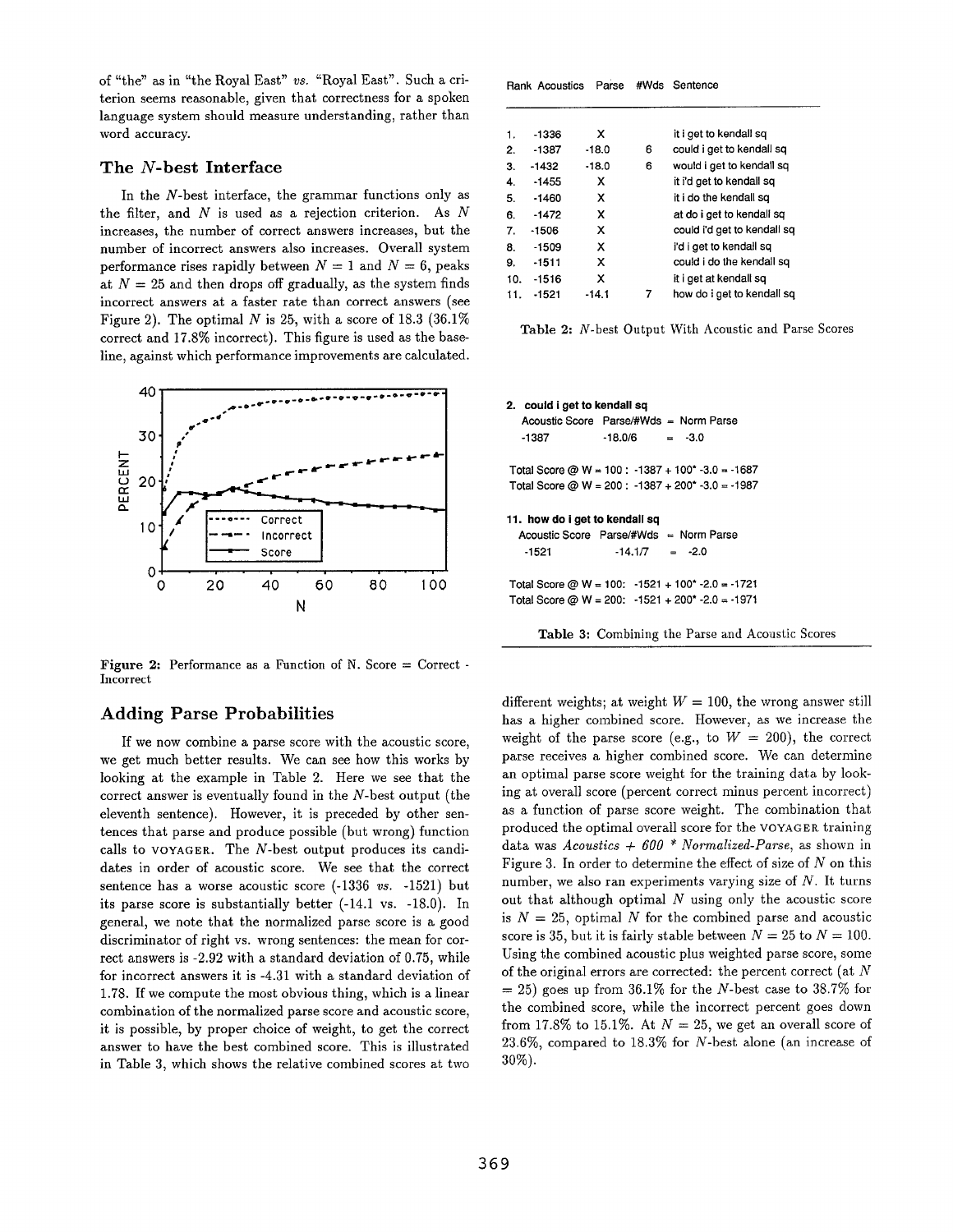

Figure 3: Performance as a Function of Weighting Factor



#### **A Rejection** Threshold

Finally, if we make use of the normalized parse score to formulate an explicit rejection criterion, we find that we can improve our results still further. Figure 4 shows how percent correct and percent incorrect vary with the choice of threshold. Using an empirically determined threshold of-4.0, the performance at  $N = 25$  shows 37.5% correct (losing some correct answers that fall below the threshold), 10.9% incorrect (a substantial reduction from 15.1% without the use of a rejection threshold), and an overall score of 26.6% (up from 23.6% for use of combined parse and acoustic score without a rejection criterion). We also experimented with a rejection criterion based on acoustic score (e.g., difference between best score and current score) but did not find it useful in this domain; however this did turn out to be useful in the ATIS domain [12].

A comparison of the following four different configurations

| А: | $N = 1$                                     |           |           |       |  |  |  |  |  |  |
|----|---------------------------------------------|-----------|-----------|-------|--|--|--|--|--|--|
| B: | $N - Best$ $\alpha$ $N = 25$                |           |           |       |  |  |  |  |  |  |
| C: | Weighted Parse + Acoustics $Q N = 25$       |           |           |       |  |  |  |  |  |  |
| D: | Weighted Parse + Acoustics,                 |           |           |       |  |  |  |  |  |  |
|    | Parse Rejection Threshold = $-4.0$ @ N = 25 |           |           |       |  |  |  |  |  |  |
|    |                                             |           |           |       |  |  |  |  |  |  |
|    | CORRECT                                     | INCORRECT | NO ANSWER | SCORE |  |  |  |  |  |  |
| A  | 18.0                                        | 5.3       | 76.7      | 12.3  |  |  |  |  |  |  |
| в  | 36.1                                        | 17.8      | 46.1      | 18.3  |  |  |  |  |  |  |
| C  | 38.7                                        | 15.1      | 46.1      | 23.6  |  |  |  |  |  |  |
| D  | 37.5                                        | 10.9      | 51.6      | 26.6  |  |  |  |  |  |  |





at  $N = 25$  is shown in Figure 5, with results in Table 4.

#### **The Test Results**

The overall score was optimized by running on a set of 568 training sentences (the development test set). Once we determined optimum parameters for parse score weight  $(W)$  $= 600$ , rejection threshold  $(T = -4)$ , and value of N, we then ran the test data (497 sentences) using these parameters. The resulting increases in score are shown in Figure 6 for both training and test data. Overall, the test results are quite comparable to the training results. The use of a combined parse plus acoustic score resulted in an increase from 21.5 to 28.0 in overall score (30%). The use of a rejection threshold together with the combined score resulted in a small additional increase to 28.8, more than 33% over the N-best results for  $N = 25$ .

## **FUTURE DIRECTIONS**

All of this research has been done as a first step towards coupling the recognizer and the language understanding system more closely. Our initial results show more than 33% improvement in score by using parse information in addition